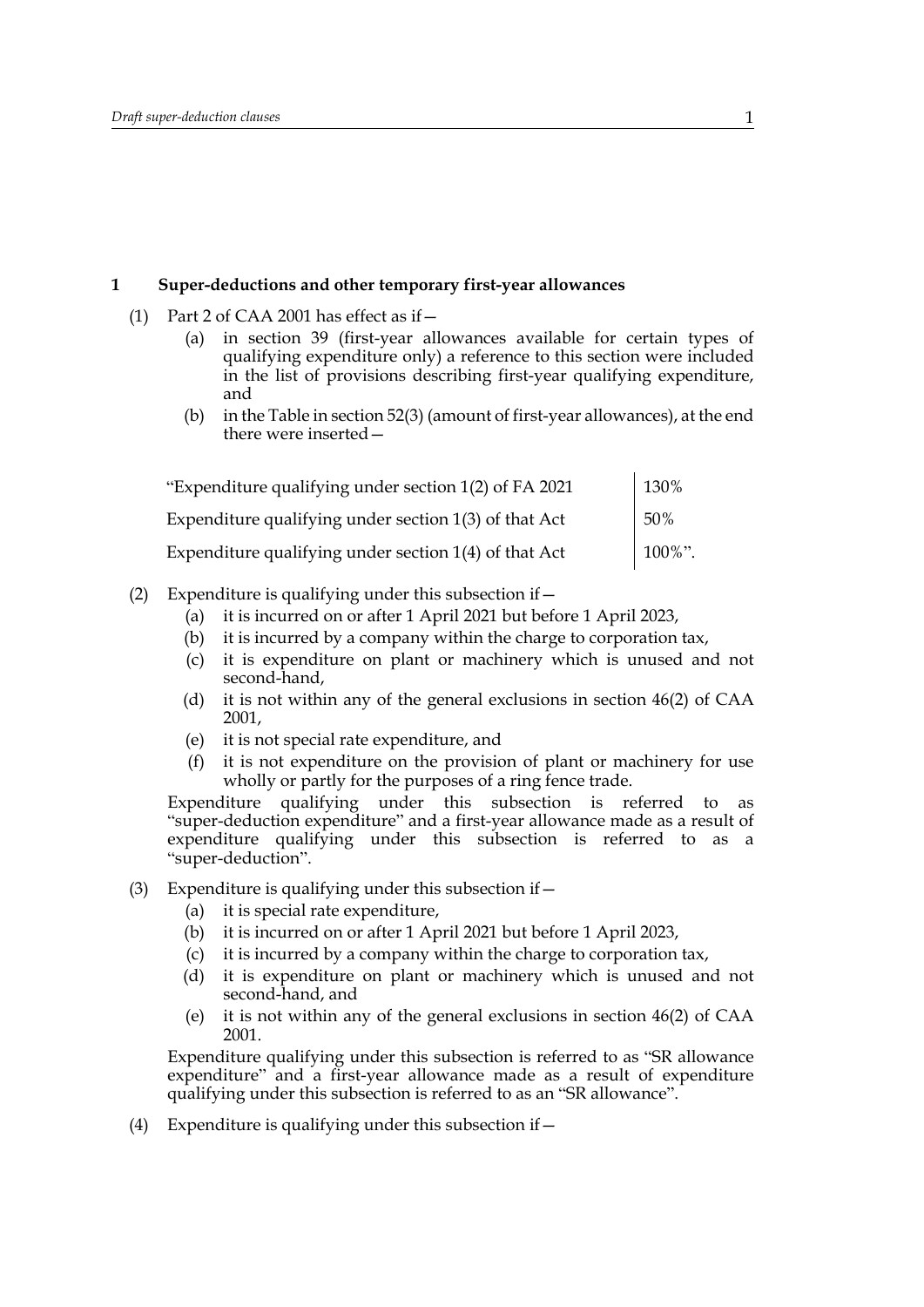- (a) it is expenditure on the provision of plant or machinery for use partly for the purposes of a ring fence trade and partly for the purposes of another qualifying activity,
- (b) it is incurred on or after 1 April 2021 but before 1 April 2023,
- (c) it is incurred by a company within the charge to corporation tax,
- (d) it is not within any of the general exclusions in section 46(2) of CAA 2001, and
- (e) it is not special rate expenditure.
- (5) A first-year allowance made as a result of expenditure qualifying under subsection [\(4\)](#page-0-3) is to be allocated between the ring fence trade and the other qualifying activity on a just and reasonable basis.
- (6) This section has effect as if it were contained in Chapter 4 of Part 2 of CAA 2001 (which, among other things, means that sections 5 and 50 of that Act are relevant for the purpose of determining when expenditure is incurred).
- (7) For the purpose of determining when expenditure is incurred for the purpose of subsection [\(2\)\(a\)](#page-0-4) or [\(3\)\(b\),](#page-0-5) if an amount of expenditure is incurred as a result of a contract entered into before 3 March 2021—
	- (a) section 5 of CAA 2001 does not apply, and
	- (b) the expenditure is instead treated for that purpose as incurred when the contract was entered into (whether or not an unconditional obligation to pay it arises on or after that date).
- (8) For the purpose of determining whether a person is entitled to a super-deduction or an SR allowance, section 67 of CAA 2001 (plant or machinery treated as owned by person entitled to benefit of contract, etc) applies as if for subsection (1)(b) of that section there were substituted  $-$ 
	- "(b) the expenditure is incurred under a contract in respect of which Conditions A and B in section 1129 of CTA 2010 (definition of hire-purchase agreement) are met on the basis that—
		- (i) the "goods" referred to in those conditions are the plant or machinery, and
		- (ii) the person to whom they are bailed or hired is the person who incurs the expenditure."
- (9) Section 130(1) of CAA 2001 (postponement of first-year allowances on the provision of a ship) does not apply in relation to a super-deduction or an SR allowance.
- (10) In this section "ring fence trade" means a ring fence trade in respect of which tax is chargeable under section 330(1) of CTA 2010 (supplementary charge in respect of ring fence trades).

### **2 Further provision about super-deductions etc**

- (1) [Sections 3 to](#page-2-0) [6 contain further provision in connection with super-deductions](#page-4-0) [and SR allowances.](#page-4-0)
- (2) [Section 3 contains provision that modifies the percentage that as a result of](#page-2-0) [section](#page-2-0)  $1(1)(b)$  would otherwise apply to  $-$ 
	- (a) super-deduction expenditure incurred in a chargeable period that ends on or after 1 April 2023;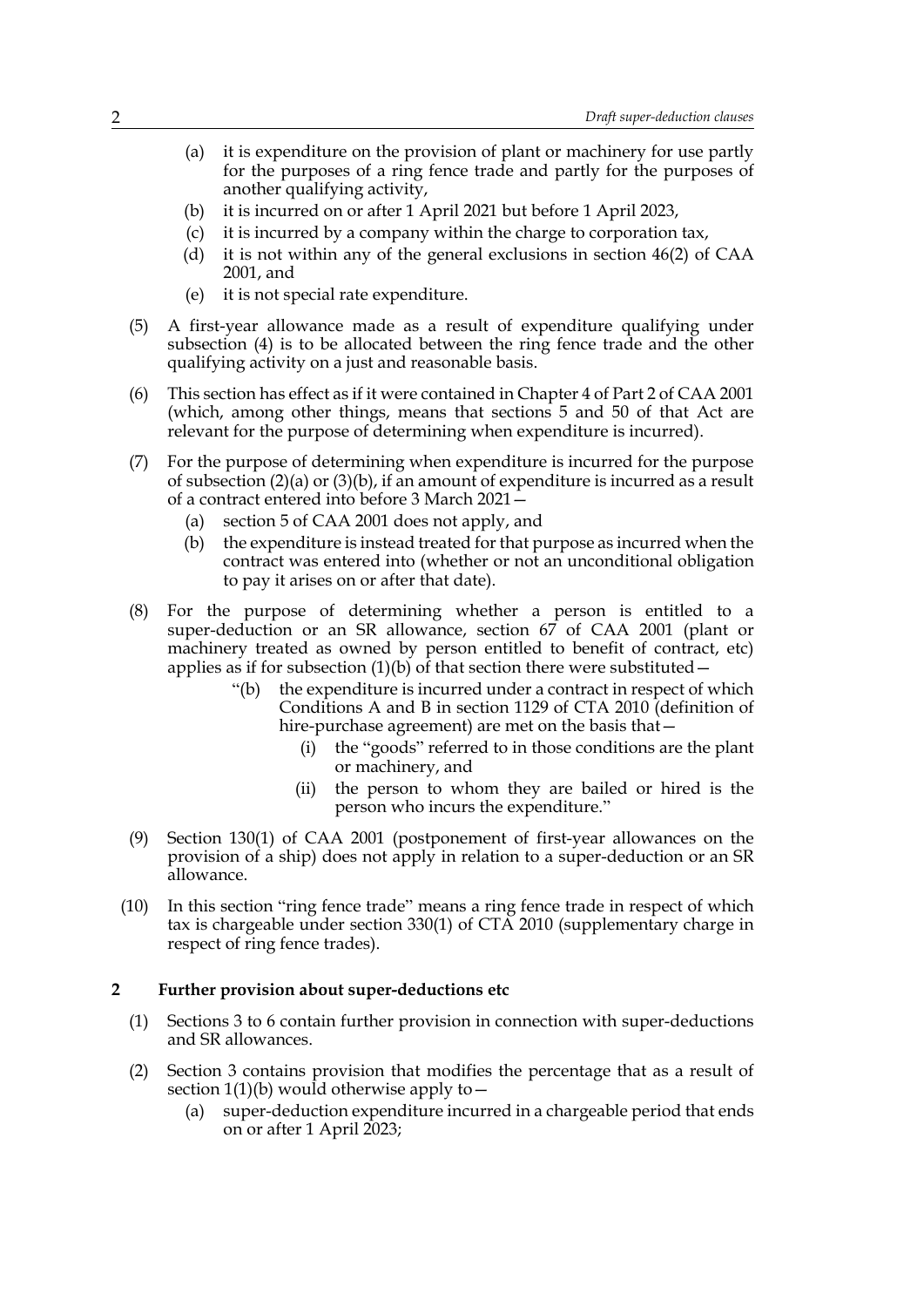- (b) an additional VAT liability accruing in a chargeable period that ends on or after 1 April 2023 that is regarded as super-deduction expenditure as a result of section 236(2) of CAA 2001 (additional VAT liability generates first-year allowance).
- (3) [Section 4 contains provision about the disposal of plant or machinery in respect](#page-2-1) [of which a super-deduction was made and section](#page-2-1) [5 contains similar provision](#page-4-1) [in relation to plant or machinery in respect of which an SR allowance was](#page-4-1) made.
- [\(4\) Section 6 contains provision about counteracting tax advantages in connection](#page-4-0) with super-deductions and SR allowances (but see also Chapter 17 of Part 2 of CAA 2001 which contains other provisions about anti-avoidance).
- (5) [Sections 3,](#page-2-0) [4 and](#page-2-1) [5 have effect as if they were contained in Chapter 5 of Part 2](#page-4-1) [of CAA 2001 \(allowances and charges\).](#page-4-1)
- (6) In this section, and in sections  $3 \text{ to } 6$  -
	- ["super-deduction expenditure" and "super-deduction" are to be](#page-0-0) construed in accordance with section 1[\(2\);](#page-0-1)
	- ["SR allowance expenditure" and "SR allowance" are to be construed in](#page-0-0) accordance with section [1\(3\)](#page-0-2);
	- "additional VAT liability" has the meaning given by section 547(1) of CAA 2001.

#### <span id="page-2-0"></span>**3 Reduced super-deduction**

- (1) Subsection [\(2\)](#page-2-2) applies where a person incurs super-deduction expenditure in a chargeable period ("the relevant period") that ends on or after 1 April 2023.
- <span id="page-2-2"></span>(2) Where this subsection applies, section  $1(1)(b)$  applies as if for "130%" there were substituted the relevant percentage.
- (3) Subsection [\(4\)](#page-2-3) applies where a person becomes entitled in a chargeable period ("the relevant period") that ends on or after 1 April 2023 to a super-deduction as a result of section 236(2) in respect of an additional VAT liability that is regarded (as a result of that section) as super-deduction expenditure.
- <span id="page-2-4"></span><span id="page-2-3"></span>(4) Where this subsection applies, section  $1(1)(b)$  applies as if for "130%" there were substituted—
	- (a) where the person becomes entitled to the super-deduction before 1 April 2023, the relevant percentage, or
	- (b) otherwise, "100%".
- (5) For the purposes of subsections [\(2\)](#page-2-2) and [\(4\)\(a\)](#page-2-4), the relevant percentage is determined by—
	- (a) dividing the number of days in the relevant period before 1 April 2023 by the total number of days in that period,
	- (b) multiplying 30% by that amount, and
	- (c) adding 100% to the result.

#### <span id="page-2-1"></span>**4 Disposal of assets where super-deduction made**

(1) This section applies to plant or machinery in respect of which a person incurred super-deduction expenditure if a super-deduction was made in respect of some or all of that expenditure.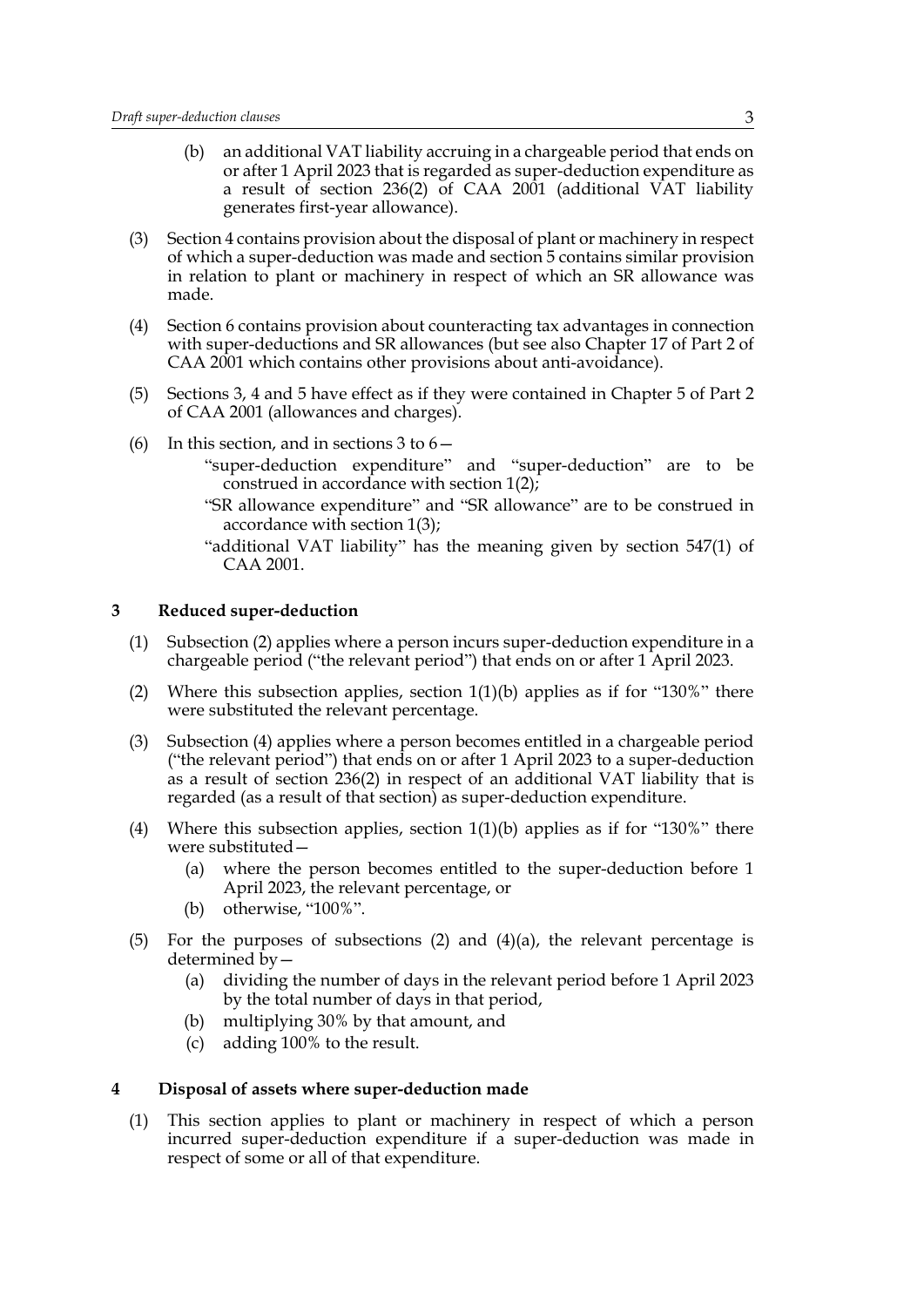- (2) Where a disposal event occurs in relation to plant or machinery to which this section applies, the person who incurred relevant super-deduction expenditure in respect of it is liable to a balancing charge for the chargeable period in which the event occurs (whether or not the person is also liable to any other balancing charge for that period).
- <span id="page-3-1"></span>(3) The amount of the balancing charge is, subject to subsection [\(6\)](#page-3-0), the relevant proportion of the disposal value of the plant or machinery (see sections 61 to 63 of CAA 2001 which, among other provisions of Part 2 of that Act, contain provision about disposal values).
- (4) The relevant proportion is determined by dividing the amount of relevant super-deduction expenditure incurred in respect of the plant or machinery by the amount of total relevant expenditure in relation to it.
- (5) For the purposes of this section
	- super-deduction expenditure is "relevant" if a super-deduction was made in respect of it;
	- "total relevant expenditure" in relation to plant or machinery means the sum of the following expenditure incurred in respect of it—
		- (a) relevant super-deduction expenditure;
		- (b) any expenditure in respect of which any other first-year allowance was made;
		- (c) any expenditure that was allocated to a pool for any chargeable period (including for the period in which the disposal event occurs).
- <span id="page-3-0"></span>(6) If the disposal event occurs in a chargeable period that commenced before 1 April 2023 the amount of the balancing charge is the amount determined under subsection [\(3\)](#page-3-1) multiplied by the relevant factor.
- (7) The relevant factor is 1.3 if the chargeable period ends before 1 April 2023.
- (8) If the chargeable period ends on or after 1 April 2023, the relevant factor is determined by—
	- (a) dividing the number of days in the period before 1 April 2023 by the total number of days in that period,
	- (b) multiplying that amount by 0.3, and
	- (c) adding 1 to the result.
- (9) The balance of an amount of super-deduction expenditure in respect of which a super-deduction is made after deducting that super-deduction is to be treated as nil for the purposes of section 58(5)(b) and (6) of CAA 2001 (allocation of balance of first-year qualifying expenditure to a pool).
- (10) In relation to the chargeable period in which the disposal event occurred, TDR (see section 55(1)(b) of CAA 2001) for the pool to which the relevant super-deduction expenditure was allocated is to be reduced by the relevant proportion of the disposal value of the plant or machinery.
- (11) Section 135(1) of CAA 2001 (claim for deferment of balancing charges) does not apply in relation to a disposal event in respect of a ship to which this section applies.
- (12) This section has effect in relation to disposals occurring on or after 1 April 2021.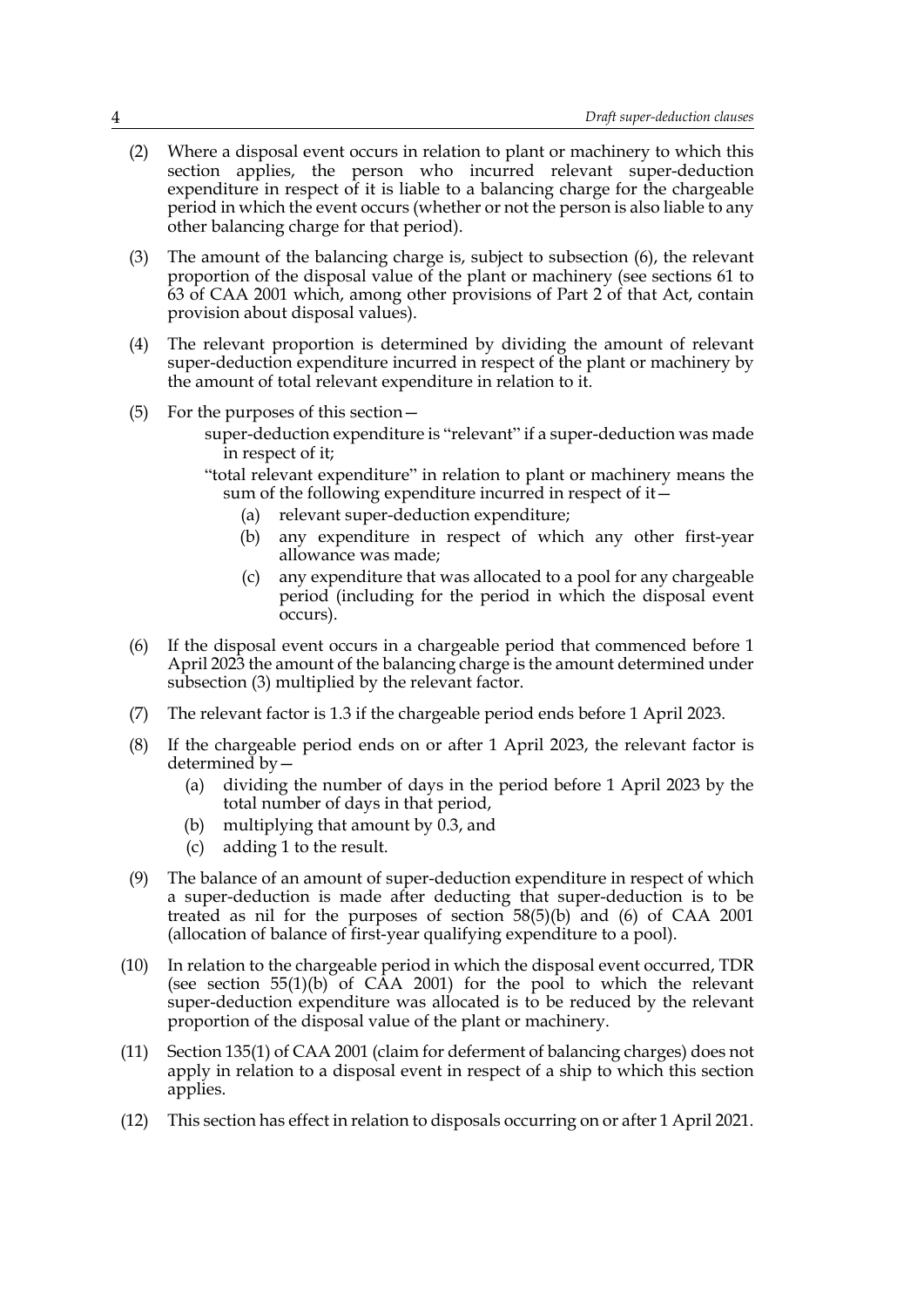# <span id="page-4-1"></span>**5 Disposal of assets where SR allowance made**

- (1) This section applies to plant or machinery in respect of which a person incurred SR allowance expenditure in a chargeable period ("the allowance period") if an SR allowance was made in respect of some or all of that expenditure.
- (2) Where a disposal event occurs in relation to plant or machinery to which this section applies, the person who incurred relevant SR expenditure in respect of it is liable to a balancing charge for the chargeable period in which the event occurs (whether or not the person is also liable to any other balancing charge for that period).
- (3) The amount of the balancing charge is the relevant proportion of the disposal value of the plant or machinery (see sections 61 to 63 of CAA 2001 which, among other provisions of Part 2 of that Act, contain provision about disposal values).
- (4) The relevant proportion is determined by  $-$ 
	- (a) dividing the amount of relevant SR allowance expenditure incurred in respect of the plant or machinery by 2, and
	- (b) dividing that amount by the amount of total relevant expenditure in relation to the plant or machinery.
- (5) For the purposes of this section—
	- SR allowance expenditure is "relevant" if an SR allowance was made in respect of it;
	- "total relevant expenditure" in relation to plant or machinery means the sum of the following expenditure incurred in respect of it—
		- (a) relevant SR allowance expenditure,
		- (b) any expenditure in respect of which any other first-year allowance was made, and
		- (c) any expenditure that is not relevant SR allowance expenditure that was allocated to a pool for any chargeable period (including for the period in which the disposal event occurs).
- (6) In relation to the chargeable period in which the disposal event occurred, TDR (see section 55(1)(b) of CAA 2001) for the pool to which the SR allowance expenditure in respect of the plant or machinery was allocated is to be reduced by the amount of the balancing charge.
- (7) Section 135(1) of CAA 2001 (claim for deferment of balancing charges) does not apply in relation to a disposal event in respect of a ship to which this section applies.
- (8) This section has effect in relation to disposals occurring on or after 1 April 2021.

### <span id="page-4-0"></span>**6 Counteraction where arrangements are contrived etc**

- (1) Any relevant tax advantage that would (in the absence of this section) be obtained as a result of relevant arrangements is to be counteracted by the making of such adjustments as are just and reasonable.
- (2) [A tax advantage is "relevant" if that advantage is connected with a](#page-2-1) super-deduction or an SR allowance (for example, the obtaining of such a [first-year allowance or the avoidance of a balancing charge under section 4 or](#page-2-1) [5\).](#page-4-1)